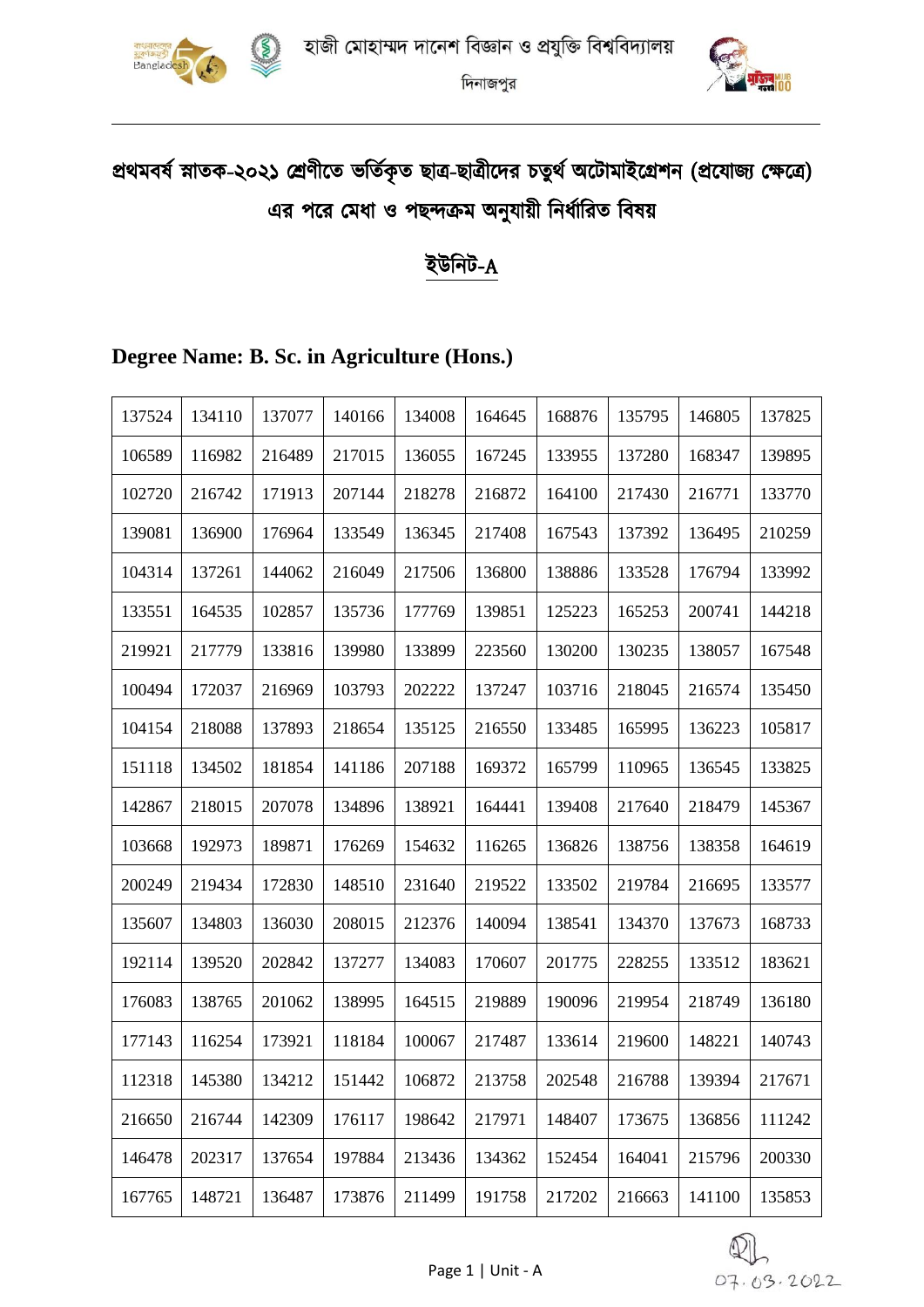





| 133753 | 165623 | 169559 | 181071 | 197280 | 164208 | 166384 | 216448 | 102135 | 219475 |
|--------|--------|--------|--------|--------|--------|--------|--------|--------|--------|
| 133504 | 219873 | 217206 | 139990 | 101040 | 217502 | 134816 | 100573 | 134642 | 133727 |
| 133767 | 107637 | 103664 | 169858 | 136989 | 219552 | 200848 | 117817 | 201589 | 212393 |
| 133965 | 147761 | 207842 | 128833 | 136265 | 219246 | 168029 | 156654 | 217295 | 134201 |
| 208436 | 126412 | 218042 | 102890 | 135633 | 177790 | 104660 | 168586 | 174237 | 138713 |
| 137181 | 111185 | 175202 | 231668 | 122277 | 168329 | 117304 | 102398 | 175417 | 164822 |
| 168407 | 219908 | 231365 | 140913 | 106784 | 165770 | 201802 | 116357 | 133458 | 216752 |
| 184881 | 103573 | 174190 | 111782 | 146956 | 176155 | 178181 | 200437 | 175460 | 218880 |
| 201440 | 147377 | 130337 | 217406 | 206629 | 127719 | 139004 | 133879 | 134134 | 133678 |
| $=300$ |        |        |        |        |        |        |        |        |        |

#### **Degree Name: B. Sc. in Fisheries (Hons.)**

| 231288 | 134328 | 125186 | 104084 | 135123 | 140766 | 166178 | 142178 | 149615 | 167472 |
|--------|--------|--------|--------|--------|--------|--------|--------|--------|--------|
| 133719 | 148531 | 197472 | 135906 | 144832 | 134507 | 100585 | 218347 | 139683 | 217353 |
| 128279 | 217395 | 133974 | 134876 | 106416 | 207192 | 100106 | 142110 | 135855 | 215003 |
| 217938 | 202444 | 213381 | 202229 | 143870 | 138999 | 198761 | 116002 | 106969 | 129483 |
| 164833 | 228373 | 167418 | 134665 | 134395 | 128256 | 219550 | 105427 | 218227 | 135373 |
| 105166 | 111377 | 216754 | 100844 | 134138 | 214863 | 217184 | 196968 | 173808 | 138241 |
| 202236 | 164381 | 102417 | 139720 | 165014 | 218072 | 147388 | 139445 | 179190 | 196557 |
| 134379 | 133492 | 218065 | 107452 | 217626 | 215897 | 135238 | 110729 | 133639 | 133563 |
|        |        |        |        |        |        |        |        |        |        |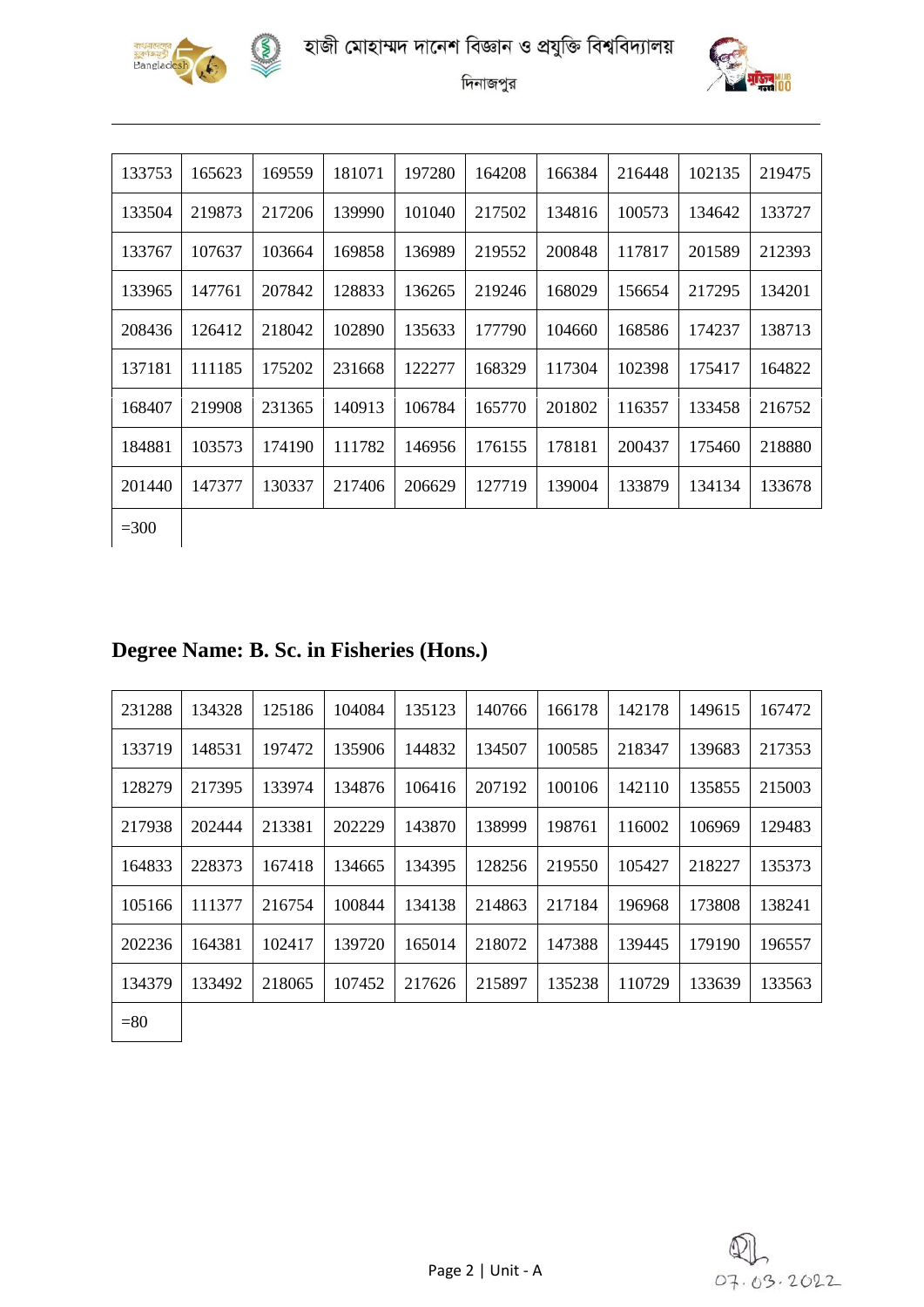



## **Degree Name: Doctor of Veterinary Medicine**

| 227027 | 140319 | 201771 | 175560 | 106942 | 137231 | 176094 | 165893 | 215586 | 173390 |
|--------|--------|--------|--------|--------|--------|--------|--------|--------|--------|
| 169927 | 219664 | 172708 | 214331 | 106019 | 142384 | 213375 | 231422 | 202025 | 107232 |
| 169083 | 102416 | 140280 | 142253 | 123150 | 102931 | 137684 | 139282 | 116209 | 177478 |
| 109773 | 102746 | 148454 | 198120 | 201302 | 200675 | 113535 | 170484 | 136504 | 133788 |
| 138885 | 175686 | 135291 | 165693 | 115423 | 132797 | 109206 | 167937 | 105186 | 165235 |
| 139267 | 108117 | 214332 | 134765 | 133789 | 107712 | 206485 | 153661 | 103304 | 200476 |
| 171928 | 148475 | 175652 | 219190 | 206134 | 104162 | 139894 | 136755 | 109592 | 204360 |
| 109096 | 106675 | 148504 | 139099 | 217521 | 144089 | 160903 | 109127 | 121374 | 133586 |
| $= 80$ |        |        |        |        |        |        |        |        |        |

|  |  |  | Degree Name: B.Sc. (Engineering) in Computer Science and Engineering |  |
|--|--|--|----------------------------------------------------------------------|--|
|  |  |  |                                                                      |  |

| 133526 | 166217 | 139993 | 199705 | 200361 | 134006 | 100239 | 173925 | 146216 | 119745 |
|--------|--------|--------|--------|--------|--------|--------|--------|--------|--------|
| 136155 | 133533 | 104401 | 102004 | 167102 | 188882 | 110897 | 133532 | 200428 | 136161 |
| 113268 | 165470 | 132105 | 176040 | 103309 | 173006 | 136053 | 133340 | 148372 | 167777 |
| 198897 | 167972 | 133956 | 210132 | 175654 | 136229 | 105489 | 159257 | 106783 | 172439 |
| 125218 | 199146 | 175111 | 143436 | 200141 | 119997 | 197632 | 138675 | 135985 | 105578 |
| 172868 | 101998 | 212086 | 102596 | 127579 | 144792 | 123857 | 203559 | 114414 | 105005 |
| $=60$  |        |        |        |        |        |        |        |        |        |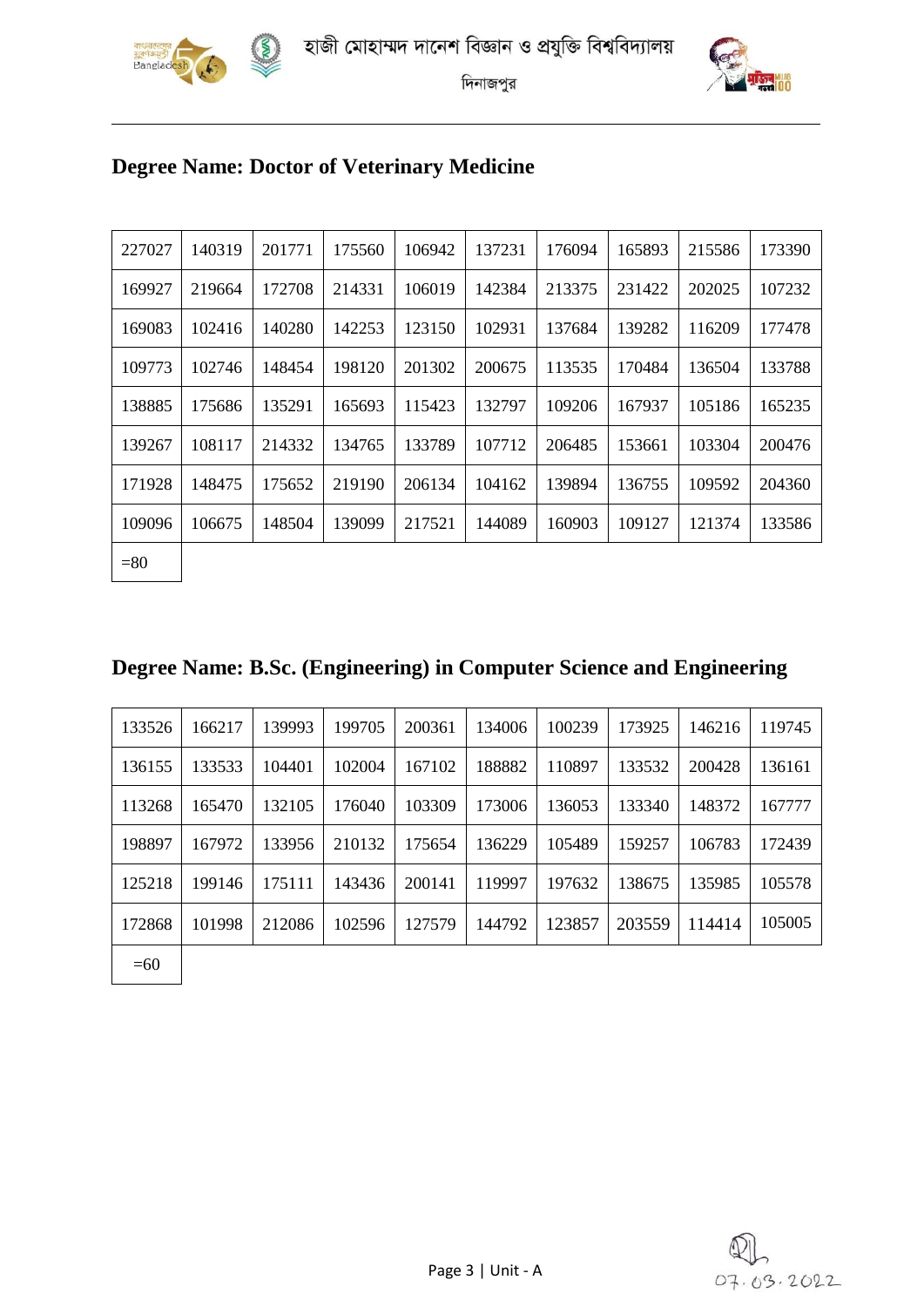

 $\left( \xi \right)$ 

দিনাজপুর



| Degree Name: B.Sc. (Engineering) in Electronics and Communication Engineering |  |  |
|-------------------------------------------------------------------------------|--|--|
|                                                                               |  |  |

| 134488 | 177849 | 108960 | 111012 | 131847 | 110813 | 136288 | 213366 | 161200 | 208349 |
|--------|--------|--------|--------|--------|--------|--------|--------|--------|--------|
| 219366 | 158866 | 133853 | 117960 | 138856 | 176470 | 183239 | 175374 | 190150 | 173864 |
| 116338 | 132628 | 226003 | 163068 | 135639 | 135828 | 132698 | 212699 | 190821 | 146646 |
| 206026 | 102697 | 138585 | 134442 | 148604 | 201071 | 216907 | 102535 | 135326 | 166556 |
| 135645 | 129482 | 163169 | 192341 | 169048 | 102584 | 137152 | 218765 | 147403 | 135251 |
| 136591 | 176177 | 154594 | 136406 | 107632 | 180399 | 110459 | 196957 | 215596 | 230636 |
| $=60$  |        |        |        |        |        |        |        |        |        |

## **Degree Name: B.Sc. (Engineering) in Electrical and Electronic Engineering**

| 201871 | 191662 | 167795 | 226557 | 146255 | 197257 | 213011 | 114368 | 217146 | 190108 |
|--------|--------|--------|--------|--------|--------|--------|--------|--------|--------|
| 206494 | 145998 | 218677 | 158707 | 208074 | 104184 | 137435 | 130602 | 188709 | 148262 |
| 169127 | 218122 | 208198 | 138043 | 134681 | 107378 | 166022 | 164497 | 111303 | 147018 |
| 176394 | 106069 | 201077 | 137474 | 195590 | 146935 | 224203 | 158051 | 161161 | 147512 |
| 104217 | 163432 | 219348 | 189342 | 136198 | 175010 | 109354 | 104158 | 172889 | 135728 |
| 106683 | 113858 | 171338 | 218267 | 139949 | 191399 | 228435 | 166348 | 137049 | 134136 |
|        |        |        |        |        |        |        |        |        |        |

 $=60$ 

#### **Degree Name: B.Sc. in Food and Process Engineering**

| 102885 | 138028 | 143826 | 133601 | 168907 | 181832 | 106361 | 216532 | 112198 | 191436 |
|--------|--------|--------|--------|--------|--------|--------|--------|--------|--------|
| 146781 | 226083 | 147433 | 137222 | 137167 | 213420 | 133856 | 106862 | 146472 | 214251 |
| 137111 | 153879 | 218451 | 203177 | 137078 | 218616 | 168675 | 106965 | 217493 | 130685 |
| 136377 | 117268 | 136775 | 196953 | 201917 | 217116 | 134245 | 134232 | 167978 | 137327 |
| 143206 | 218989 | 176994 | 215649 | 180556 | 116602 | 139425 | 172039 | 156055 | 138821 |
| 136243 | 134314 | 202791 | 148737 | 139486 | 139968 | 218195 | 167363 | 146005 | 218785 |
| $\sim$ |        |        |        |        |        |        |        |        |        |

 $=60$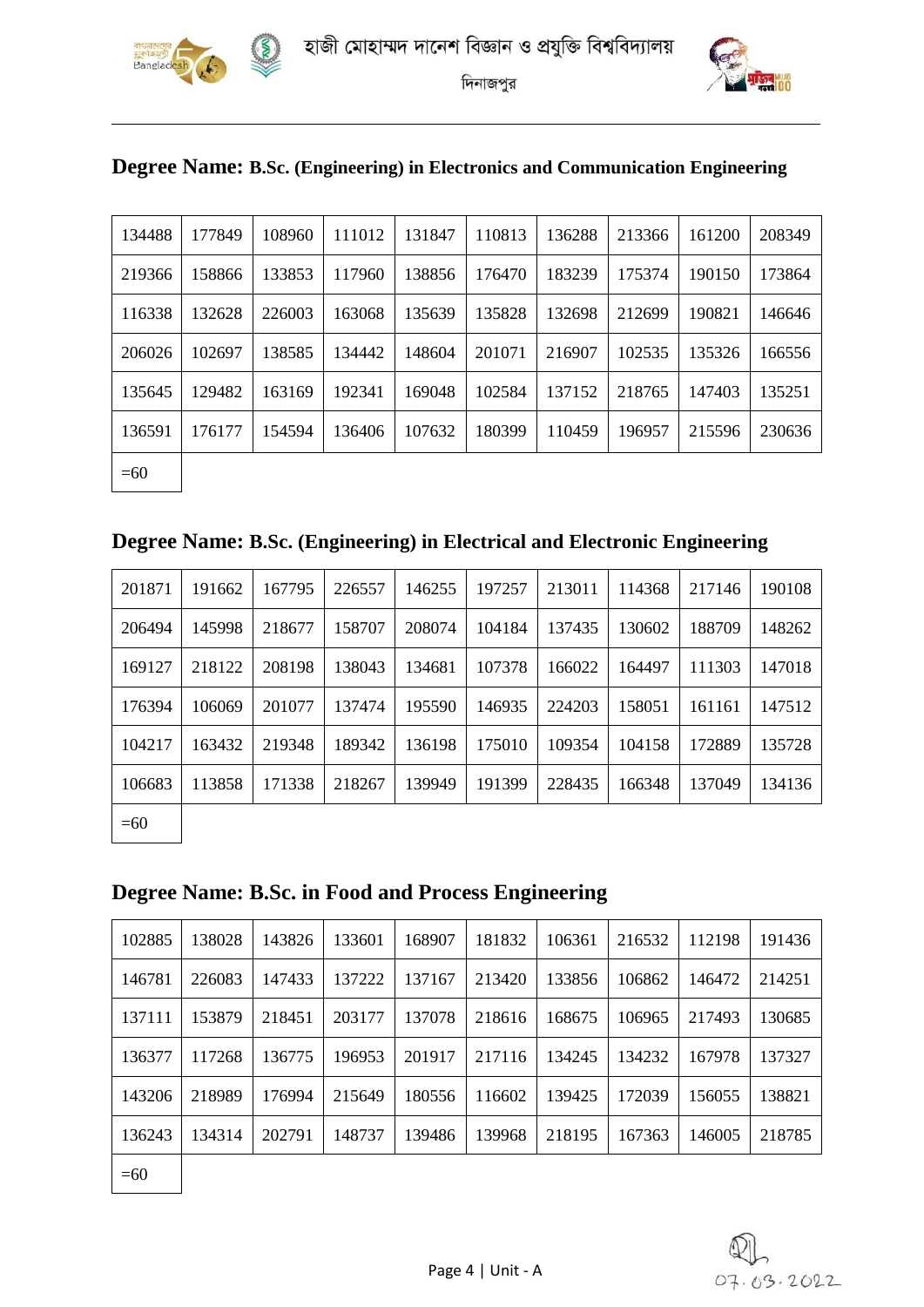





| 140286 | 218375 | 216482 | 214553 | 134728 | 214602 | 135935 | 133399 | 133948 | 100812 |
|--------|--------|--------|--------|--------|--------|--------|--------|--------|--------|
| 138816 | 131134 | 105991 | 216962 | 169884 | 112926 | 202656 | 132764 | 165455 | 136208 |
| 114688 | 219429 | 137379 | 145915 | 118438 | 116687 | 108487 | 112172 | 104195 | 140196 |
| 206110 | 119036 | 135019 | 214146 | 135784 | 101409 | 196268 | 216998 | 135449 | 142395 |
| 231351 | 217060 | 147551 | 134356 | 117097 | 139376 | 135580 | 135437 | 139574 | 146068 |
| 217829 | 140021 | 165278 | 172419 | 164614 | 110033 | 142790 | 214076 | 192396 | 230555 |
| $=60$  |        |        |        |        |        |        |        |        |        |

## **Degree Name: B. Sc. in Agricultural Engineering**

| Degree Name: B. Sc. in Civil Engineering |  |  |  |  |
|------------------------------------------|--|--|--|--|
|                                          |  |  |  |  |

| 173099        | 140283 | 110904 | 168643 | 107766 | 120822 | 205850 | 134618 | 133014 | 106085 |
|---------------|--------|--------|--------|--------|--------|--------|--------|--------|--------|
| 197918        | 140044 | 157427 | 169844 | 217494 | 169157 | 135761 | 184404 | 146337 | 201412 |
| 216876        | 225356 | 145210 | 101266 | 114262 | 135863 | 192796 | 151206 | 201010 | 222185 |
| 153755        | 145747 | 100945 | 128339 | 111515 | 188332 | 210391 | 113511 | 175159 | 115492 |
| 140730        | 198406 | 137161 | 143952 | 137004 | 137958 | 218912 | 172543 | 181480 | 159861 |
| $\sim$ $\sim$ |        |        |        |        |        |        |        |        |        |

 $\vert$  =50

 $\overline{\phantom{a}}$ 

#### **Degree Name: B. Sc. in Mechanical Engineering**

| 161603 | 120046 | 114497 | 139557 | 172883 | 144738 | 176916 | 162002 | 144879 | 202785 |
|--------|--------|--------|--------|--------|--------|--------|--------|--------|--------|
| 133169 | 148819 | 143160 | 210164 | 181311 | 175183 | 143947 | 163654 | 135706 | 215878 |
| 202830 | 114496 | 104586 | 191035 | 207146 | 104576 | 139208 | 140825 | 135319 | 201737 |
| 139064 | 158032 | 139791 | 218661 | 157255 | 139207 | 200069 | 215701 | 136606 | 141238 |
| 135410 | 175569 | 169977 | 182537 | 169171 | 201417 | 169215 | 176554 | 179745 | 198084 |
| $=50$  |        |        |        |        |        |        |        |        |        |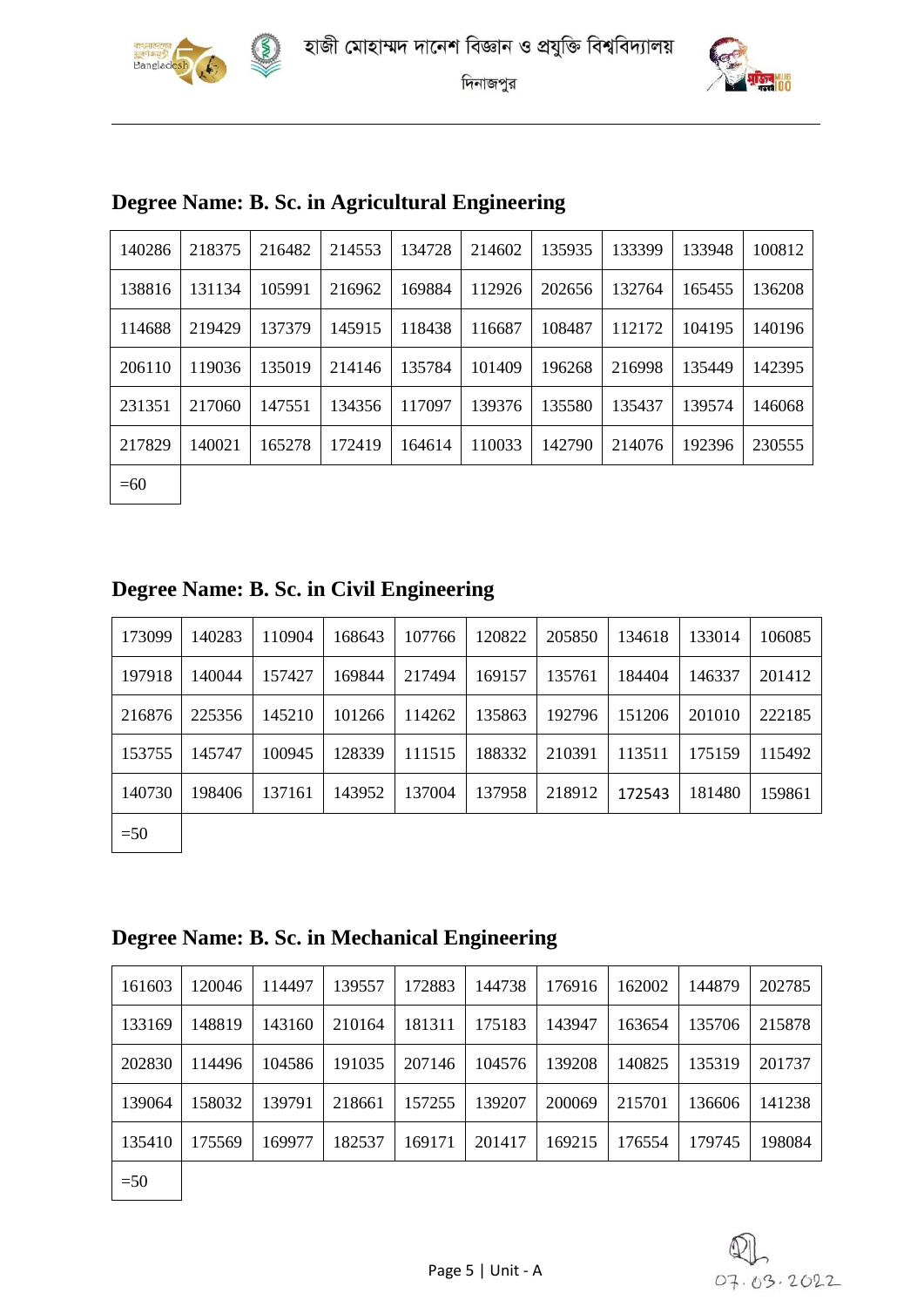



| 199758 | 134449 | 172671 | 109863 | 165241 | 110213 | 133228 | 137065 | 216359 | 136302 |
|--------|--------|--------|--------|--------|--------|--------|--------|--------|--------|
| 140425 | 216530 | 107721 | 217553 | 201496 | 216890 | 139929 | 171693 | 137347 | 153784 |
| 217246 | 217902 | 155599 | 109920 | 145396 | 217478 | 123317 | 131372 | 176808 | 148770 |
| 216277 | 200337 | 216789 | 164569 | 190259 | 135786 | 148586 | 173863 | 135175 | 166244 |
| 136712 | 171252 | 155718 | 167246 | 117948 | 139019 | 137250 | 137710 | 137305 | 216389 |
| 140719 | 135711 | 218481 | 145151 | 218737 | 208086 | 135505 | 165562 | 134160 | 218111 |
| 109894 | 169172 | 138749 | 105208 | 216584 | 133979 | 142995 | 135949 | 137292 | 200908 |
| 138967 | 135357 | 208076 | 143506 | 219357 | $=75$  |        |        |        |        |

## **Degree Name: B.Sc. (Hons) in Chemistry**

## **Degree Name: B.Sc. (Hons) in Physics**

| 199868 | 217724 | 199380 | 218354 | 134806 | 134596 | 172450 | 215533 | 216265 | 215383 |
|--------|--------|--------|--------|--------|--------|--------|--------|--------|--------|
| 217007 | 217996 | 219544 | 134846 | 136045 | 133972 | 136102 | 133542 | 139559 | 133545 |
| 135323 | 136603 | 133751 | 176913 | 191344 | 138125 | 138732 | 136633 | 140493 | 216620 |
| 175270 | 133736 | 136455 | 221144 | 219657 | 135151 | 136344 | 134171 | 109616 | 134285 |
| 141277 | 185363 | 138072 | 135380 | 118076 | 162248 | 218011 | 166083 | 143152 | 218294 |
| 135799 | 135826 | 139002 | 217610 | 108879 | 169145 | 138647 | 217952 | 222422 | 216104 |
| 198635 | 136445 | 175261 | 136456 | 146873 | 140507 | 216544 | 200487 | 136748 | 206693 |
| 200429 | $=71$  |        |        |        |        |        |        |        |        |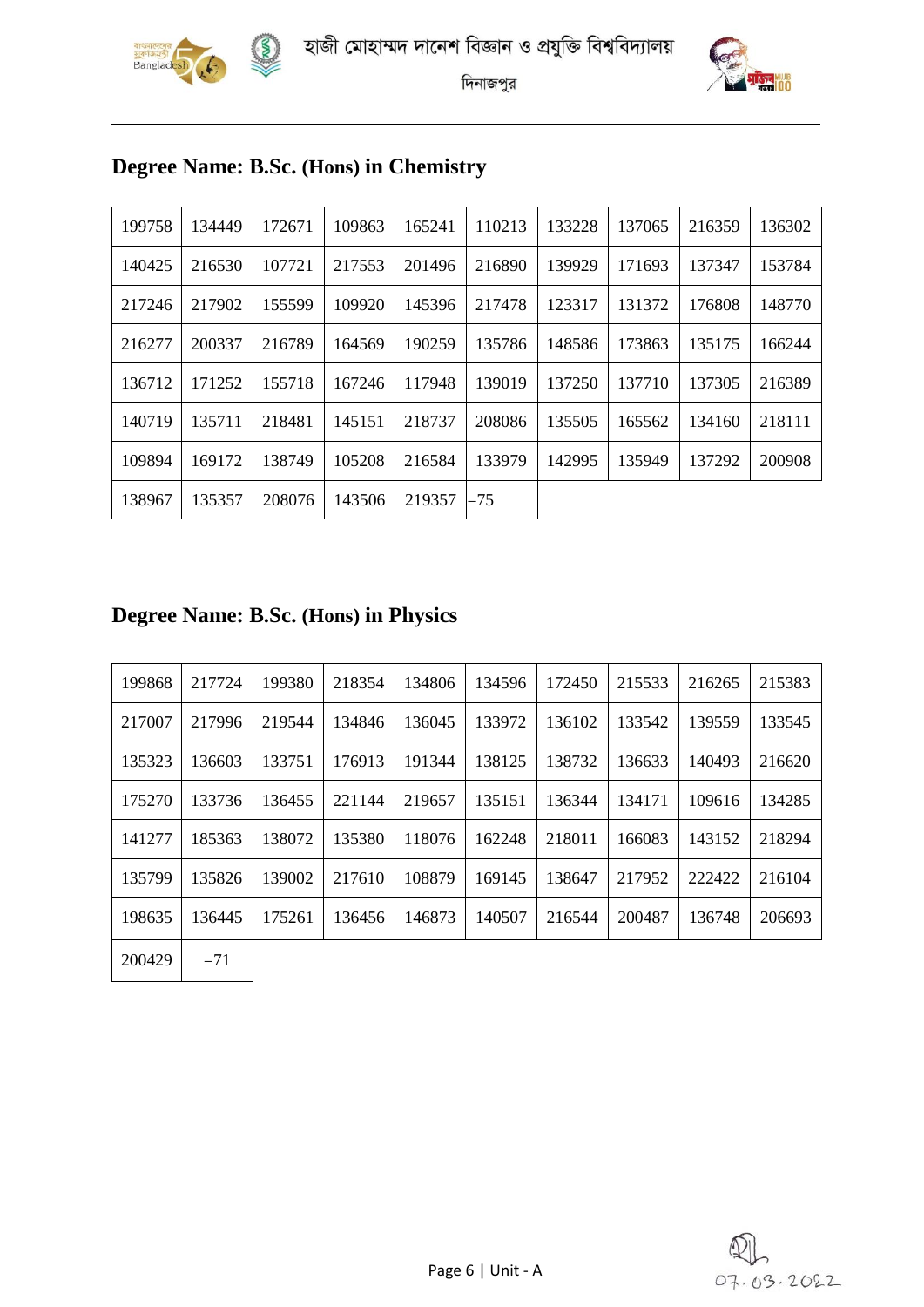





## **Degree Name: B.Sc. (Hons) in Mathematics**

R

| 173412 | 137880 | 141221 | 140631 | 103320 | 136175 | 134915 | 219061 | 137786 | 132303 |
|--------|--------|--------|--------|--------|--------|--------|--------|--------|--------|
| 137658 | 175993 | 137587 | 137239 | 216554 | 211369 | 136943 | 137728 | 133995 | 155831 |
| 199609 | 200039 | 216547 | 134046 | 136151 | 216832 | 136173 | 134181 | 138636 | 211051 |
| 132199 | 218175 | 136312 | 197318 | 139129 | 177453 | 109113 | 134287 | 133487 | 185885 |
| 136576 | 140015 | 137632 | 117741 | 134264 | 183478 | 133771 | 109053 | 139800 | 133843 |
| 128800 | 218326 | 134724 | 218245 | 136644 | 136365 | 218205 | 137258 | 138551 | 142989 |
| 130880 | 213347 | 137363 | 176991 | 159997 | 135246 | 206368 | 208433 | 218662 | 134839 |
| 162123 | $=71$  |        |        |        |        |        |        |        |        |

## **Degree Name: B.Sc. (Hons) in Statistics**

| 136369 | 122956 | 133711 | 134357 | 217910 | 200969 | 225685 | 135946 | 211038 | 133647 |
|--------|--------|--------|--------|--------|--------|--------|--------|--------|--------|
| 136386 | 134074 | 133459 | 134636 | 218950 | 137669 | 113492 | 218732 | 177210 | 201437 |
| 172130 | 176170 | 133674 | 134656 | 133464 | 216925 | 134051 | 105240 | 134120 | 134036 |
| 137100 | 134476 | 133710 | 155522 | 217431 | 139604 | 203010 | 133820 | 136319 | 176938 |
| 139544 | 140345 | 134557 | 134566 | 137377 | 135105 | 146934 | 133525 | 133677 | 218498 |
| 110772 | 134013 | 145631 | 216934 | 145394 | 106971 | 224233 | 180386 | 216462 | 137533 |
| 137357 | 136803 | 134082 | 215640 | 133498 | 102566 | 139914 | 111383 | 201350 | 218585 |
| 175272 | 134528 | 133978 | 126159 | 206878 | $=75$  |        |        |        |        |